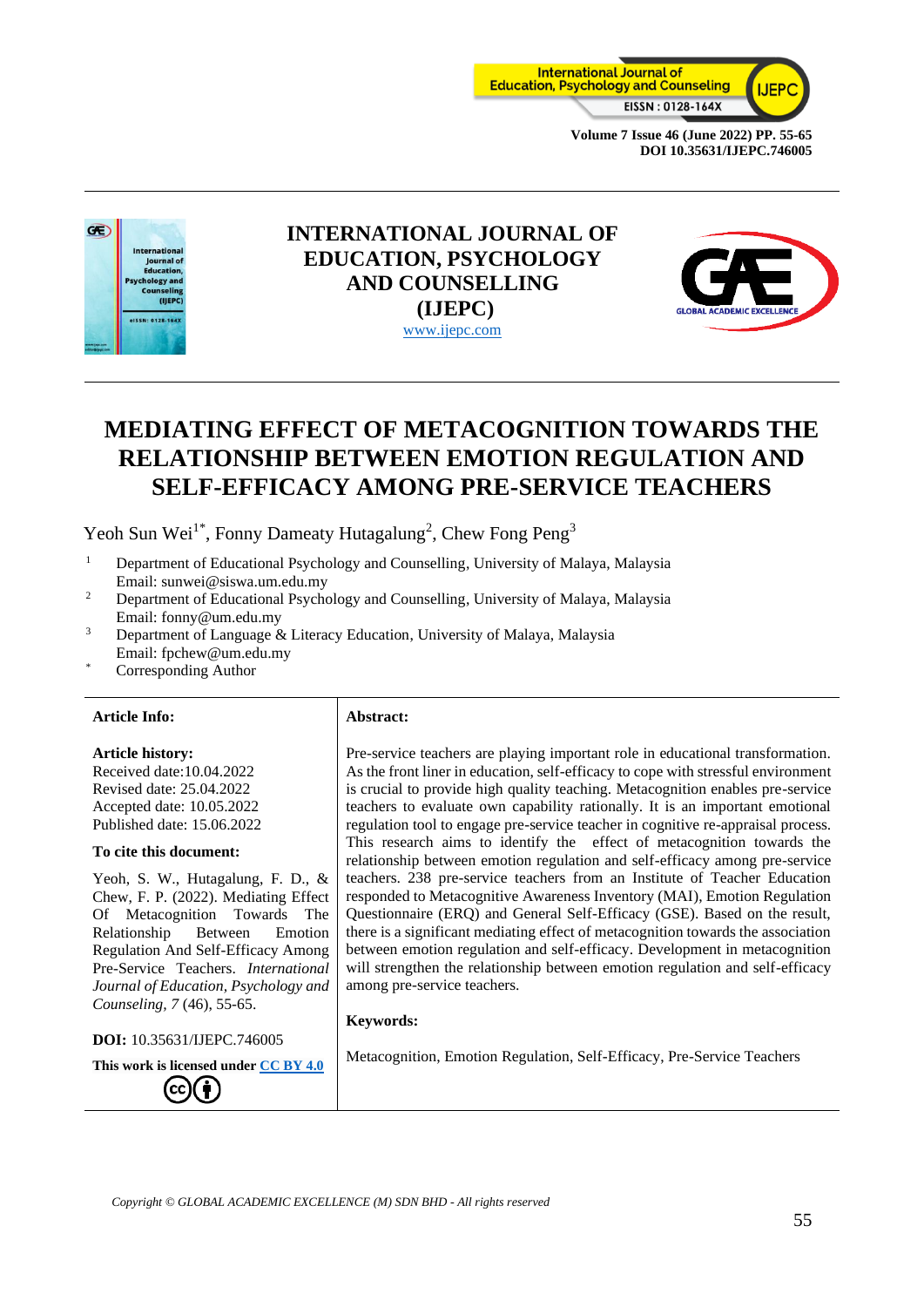

#### **Introduction**

In conjunction with the Fourth Industrial Revolution (IR 4.0), innovation of artificial intelligence and human-machine interface deliver a new model in Malaysia educational system (Muhammad et al., 2020). Education 4.0 focuses on developing skills and abilities that cannot be replaced by artificial intelligence (Shahroom & Hussin, 2018). Development of metacognition is crucial in Education 4.0 because the ability to monitor and regulate own thinking cannot be automated (Mohamad et al, 2018). Research among teachers in west Malaysia shows that teachers are low in emotional intelligence. The mean value for emotional intelligences according to Malaysian Emotional Quotient Inventory (MEQI) was 64.36 %. Lack of emotion regulation causes teacher respond passively to negative emotion from jobrelated stress (Noriah, Iskandar, Ridzauddin, 2017). Lack of emotion regulation ability leads to low self-efficacy to deal with stressful working environment. A study was conducted in Malaysia secondary schools to measure teacher's self-efficacy. Result shows that Malaysia teachers have below average self-efficacy (m=6.43) compared to the average TSES (m =7.1) Researcher explain that respondents were lack of confident to analyse complex teaching task and understand the needs of these tasks (Rahimah, Abu, Ismail & Rashid, 2014). Perceived control over activity induces positive achievement activity. According to Pekrun, positive achievement emotion is positively correlated to self-efficacy. Metacognition facilitates the cognitive appraisal process to obtain perceived control and value over activity (Pekrun R. & Stephens E. J., 2010).

The importance of metacognition is observed in the perceived control and value over activity according to Pekrun's Theory of Control Value of Emotion. However, it is being viewed as intrusive skills and neglected from the teacher preparation. Hence, pre-service teachers failed to understand the influence of metacognition in emotion regulation process and development of self-efficacy. They are not motivated to practice metacognitive skills in teacher preparation because they do not understand the importance of integrate metacognition in learning and teaching (Dike, Mumuni, & Worokwu C., 2017). This situation causes researcher to focus on the impact of metacognition towards pre-service teacher's emotion regulation and selfefficacy. Metacognition empowers pre-service teachers the ability to control own response towards emotional experience while facing difficulties. This promotes their self-efficacy while facing challenges in future teaching profession because they are confident that they can make a different or improvement in difficult situation. Development of regulation in cognition and emotion increases pre-service teachers' internal locus of control. They believe that their fate is determined by themselves instead of external factors. Pre-service teachers with higher internal locus of control are more self-efficacious because they believe that they could control the solve problem process and overcome challenges (Koschmieder & Aljoscha, 2021). Ability to aware and regulate cognition enable pre-service teachers to regulate negative emotion in stressful environment. Emotional regulation adjusts the inductions of pre-service teacher's emotion state. It improves pre-service teachers' self-efficacy because they belief that they are capable to control and change the difficult situation (Koschmieder & Aljoscha, 2021).

The purpose of this research is to examine the relationship between metacognition, emotion regulation, and self-efficacy. Implication of Pekrun's Theory of Control Value of Achievement Emotion is assessed in this research. Hypothesis was developed as "There is significant mediating effect of metacognition on the relationship between emotion regulation and selfefficacy among pre-service teachers."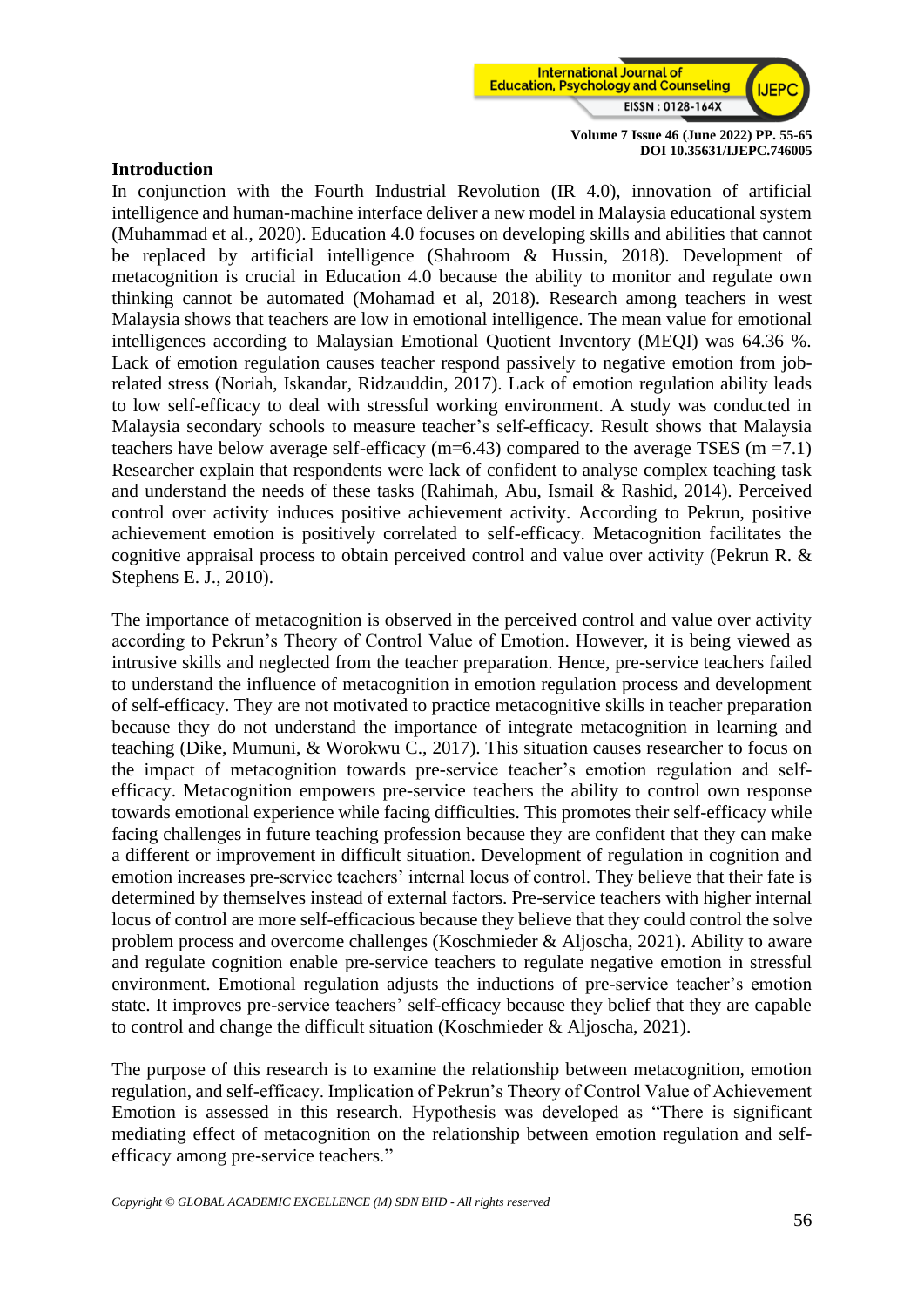



**Figure 1: Theoretical Framework**

Metacognitive skills are interrelated with emotion regulation and self-efficacy through Control-Value Theory of Achievement Emotion. Declarative knowledge provides pre-service teacher the understanding of self and comprise information from the situation. They reappraisal the emotional experience from declarative knowledge (Flavell J. H., 1979). In related to theory of control value of achievement emotion, pre-service teachers' perception on control and value over achievement activity is facilitated by knowledge of cognition. They examine their cognitive process to obtain the perception. They perceive high control and value on the achievement activity when they can aware and regulate own thinking process. Empowerment of metacognition improve their achievement emotion and self-efficacy to meet the achievement. Conditional knowledge aware pre-service teacher of their own thought while interacting with others. While regulation of cognition monitors individual thought in suppressive expression. It regulates their emotional response towards the environment via suppressing the emotional experience (Flavell J. H., 1979). Procedural knowledge guides preservice teacher to apply the cognitive reappraisal process more automatically. Pre-service teacher knows the process of re-evaluate the problem and able to apply the skills. Conditional knowledge provides information on when and how to apply the declarative and procedural knowledge while re-evaluating the situation. Regulation of cognition redirect pre-service teacher's attention to the problem despite the emotion experience. (Flavell J. H., 1979).

*Copyright © GLOBAL ACADEMIC EXCELLENCE (M) SDN BHD - All rights reserved* Self-efficacy is influence by four factors as suggested by Bandura (1977). Experience mastery increases when pre-service teacher knows the process of problem-solving task. Self-efficacy developed when pre-service teachers are equipped with the procedural knowledge because they are familiar with the procedure to complete the tasks. In related to Theory of Control Value of achievement. Experience mastery provides pre-service teachers experiences in achievement activity. These experiences developed their perception on control over own achievement. They have higher positive activating emotion (achievement emotion) because their experiences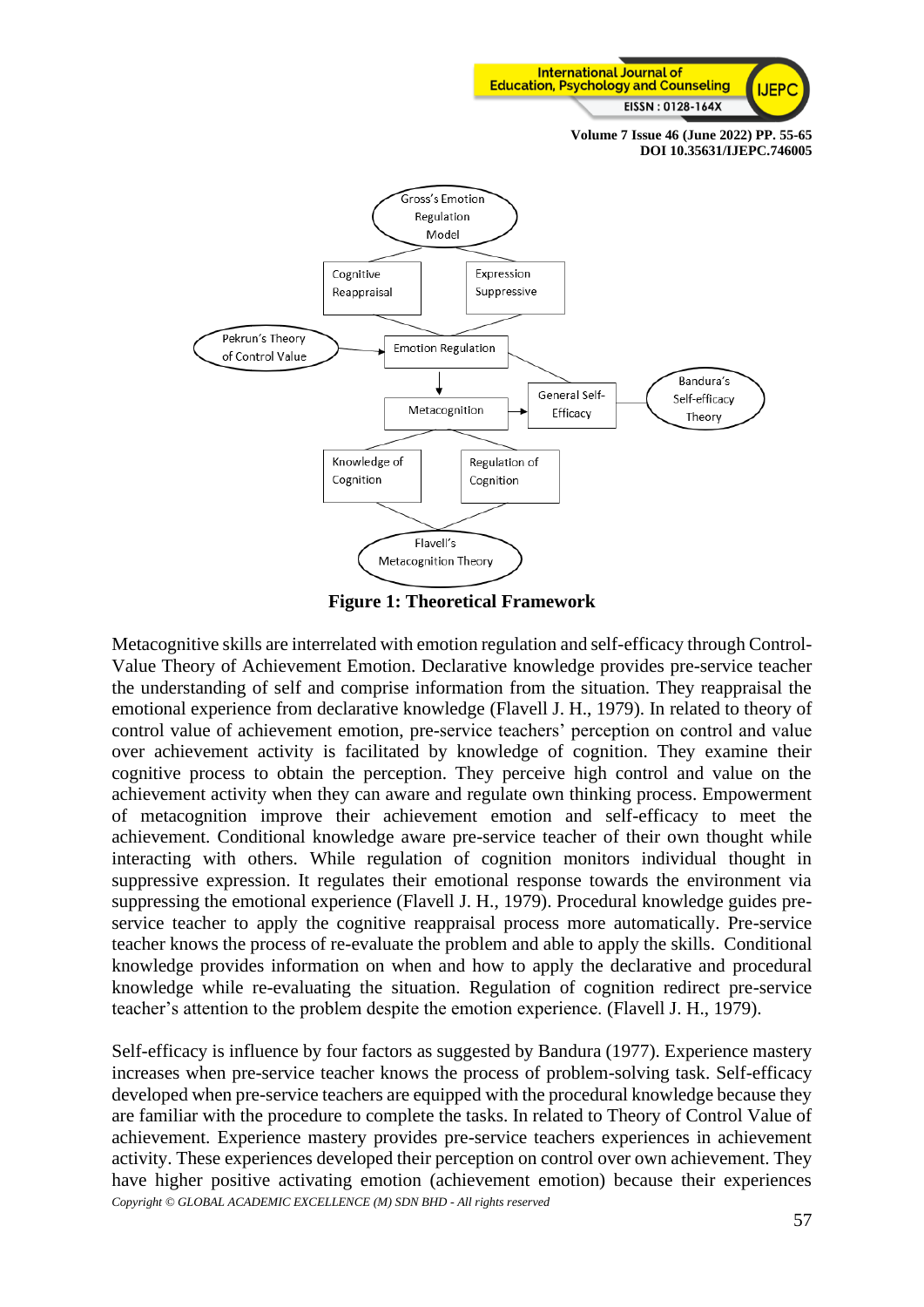

indicate that they can success in the same tasks. Directing cognition to mastery experience improves pre-service teachers' achievement emotion and self-efficacy in teacher preparation. Regulation of cognition assists pre-service teachers to focus on their mastery experience instead of the difficulty of tasks.

Declarative knowledge provides information on vicarious experience from observing other's experiences and its consequences (Bandura, 2006). In related to theory of control value of achievement emotion, pre-service teachers' perception of value over achievement activity increases when they observed others achieved success with the same activity they are engaging. Various experience increases the perceived value of achievement emotion. Declarative knowledge helps them to relate own situation with others' successful achievement. Their selfefficacy improves when they notice that they are on the same track as the successful peers. Regulation of cognition helps pre-service teacher to evaluate their cognition realistically despite being influence by emotion experience while receiving verbal persuasion. In related to epistemic emotional model, cognitive incongruent occurs when pre-service teachers experience cognitive disequilibrium from unauthentic verbal persuasion and reality (Bandura, 2006). Metacognition enables them to make reality judgment on verbal persuasion. Reality judgement on verbal persuasion improves the accuracy in self-evaluation. Realistic self-efficacy reduces epistemic emotion hence pre-service teachers feel more control over the achievement.

Lastly, regulation of cognition hindrance pre-service teacher from somatic and negative emotion states while facing stressful environment (Bandura, 2006). In related to theory of control value of achievement emotion, negative deactivating emotion demotivate pre-service teachers' motivation in achievement activity. Regulation of cognition facilitates cognitive reappraisal process. It redirects pre-service teachers' focus on the achievement instead of ruminating on the potential failures. In related to epistemic emotion model, surprise interrupted the ongoing cognitive process and redirect the cognitive process to unexpected information. Regulation of cognition helps pre-service teachers to control their own cognition to concentrate on the on-going tasks.

Flavell's metacognitive theory, Gross's emotion regulation theories, and Bandura's selfefficacy theory are independent theories to explain the variables in this research. Researcher uses Control-Value Theory of Achievement Emotion to identify the interdependent relationships between variables.

## **Method**

Quantitative research was used to identify the mediating effects of metacognition on the relationship between emotion regulation and self-efficacy. Correlation research is limited to correlation coefficient, odds ratio, and regression coefficient between two variables only. Researchers increase the possible relations among variables by including metacognition as the third variable to this correlation. Mediation is an indirect effect on the causal effect of independent variable on dependent variable. Independent variable affects dependent variable because independent variable affects mediator and mediator, in turn, affects dependent variable. Mediating effect of metacognition is a popular method in psychology field because it tested the potential relationship by independent variable effects on dependent variable.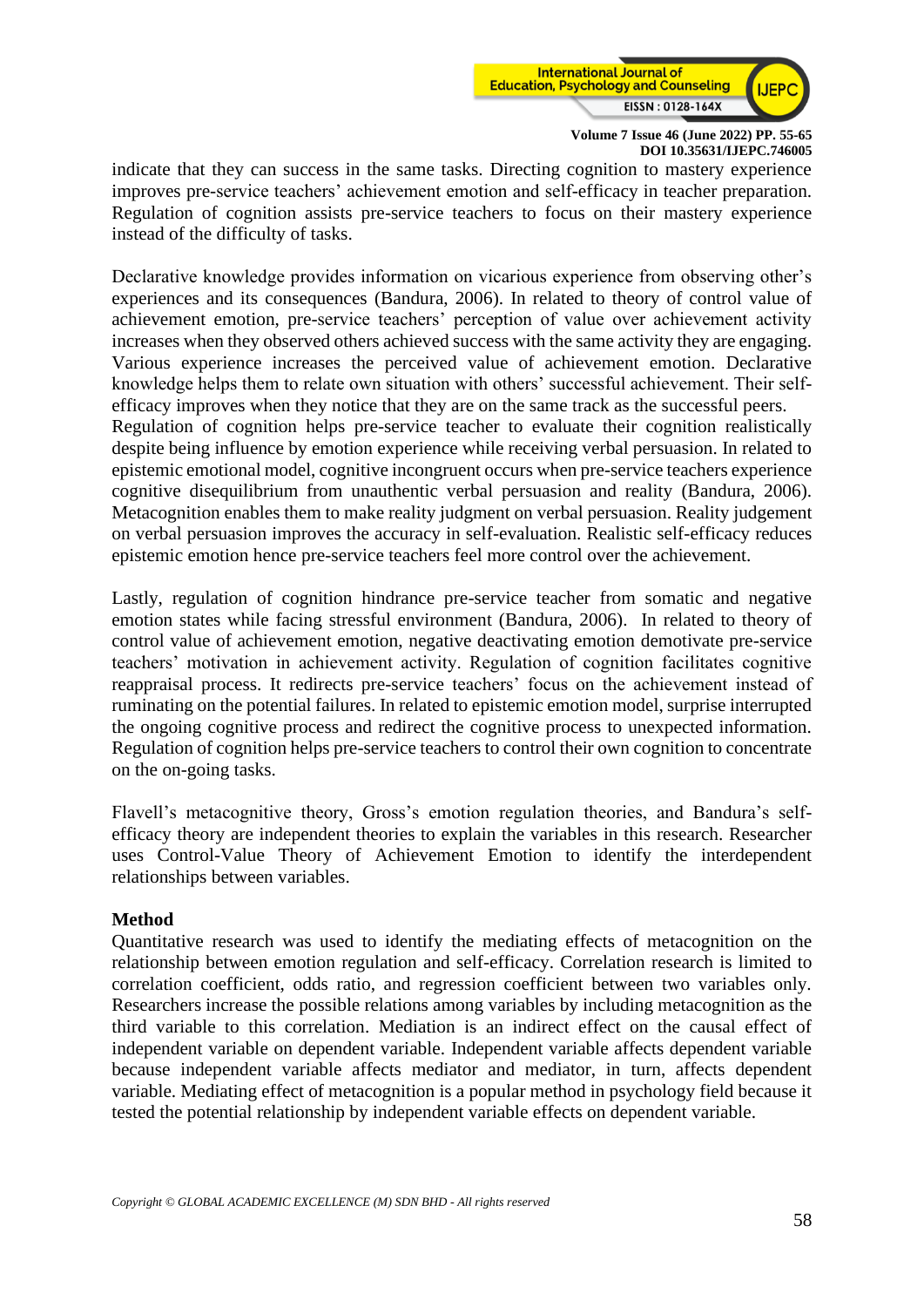

#### **Sampling Method**

238 pre-service teachers from an Institute of Teacher Education participated in the research via convenient sampling method. 55 respondents were male pre-service teachers, and 183 respondents were female pre-service teachers.

#### **Instruments**

Metacognitive Awareness Inventory (MAI) was used to measure respondents' metacognition. There are 52 items with 5-point Likert-scale in this inventory. These items are divided into 2 components: knowledge about cognition and regulation of cognition. Knowledge about cognition assess participants understanding of own cognition. There are 3 sub-components in this component: declarative, procedural, and conditional knowledge. Regulation of cognition assess participants ability to control own cognition. There are 5 sub-components in this component: planning, information management strategies, comprehension monitoring, debugging strategies and evaluation. Internal consistency coefficient of MAI was  $\alpha = 0.95$  and stability coefficient of MAI was  $\alpha = .90$  (Schraw and Dennison, 1994).

Emotion Regulation Questionnaire (ERQ) was used to evaluate two emotion regulation strategies: Cognitive Reappraisal Facet and Expressive Suppression Facet. There are 10 items with 7-point Likert-scale in ERQ. The internal consistency coefficient of ERQ was  $\alpha$ =.73 and stability coefficient of ERO was  $\alpha = .69$  (Gross, J. J. & John O. P, 2003).

General Self-Efficacy Scale (GSE) was used to assess general sense of self-efficacy and predict the capability to cope with difficulties in life. It measures self-efficacy by 10 items with Likert-4 scale. The internal consistency coefficient of GSE was  $\alpha$ =.76 to .90 and stability coefficient of GSE was  $\alpha = 0.80$  (Schwarzer and Jerusalem, 1995).

## **Table 1: Pilot Test Result**

|           | Internal consistency $(\alpha)$ Corrected item correlation $(\alpha)$ |
|-----------|-----------------------------------------------------------------------|
| MAI 0.955 | $0.949$ to $0.953$                                                    |
| ERQ 0.626 | $0.431$ to $0.601$                                                    |
| GSE 0.812 | $0.751$ to $0.808$                                                    |

Table 1 indicates the pilot test result of MAI, ERQ and GSE from 30 pre-service teachers. Internal consistency for MAI is  $\alpha$ =0.955, corrected item correlation ( $\alpha$ ) for MAI ranged between 0.949 to 0.953. Remove any item from MAI leads to lower internal consistency. Therefore, researcher do not remove any item from the inventory. Internal consistency for ERQ is  $\alpha$ =0.626, corrected item correlation (α) for ERQ ranged between 0.431 to 0.601. Remove any item from ERQ leads to lower internal consistency. Therefore, researcher do not remove any item from the questionnaire. Internal consistency for GSE is  $\alpha$ =0.812, corrected item correlation (α) for GSE ranged between 0.751 to 0.808. Remove any item from GSE leads to lower internal consistency. Therefore, researcher do not remove any item from the scale.

## **Data Collection and Screening**

Online survey is used to collect data from pre-service teachers from Institute of Teacher Education. Data collected for this research is used to make inferences about pre-service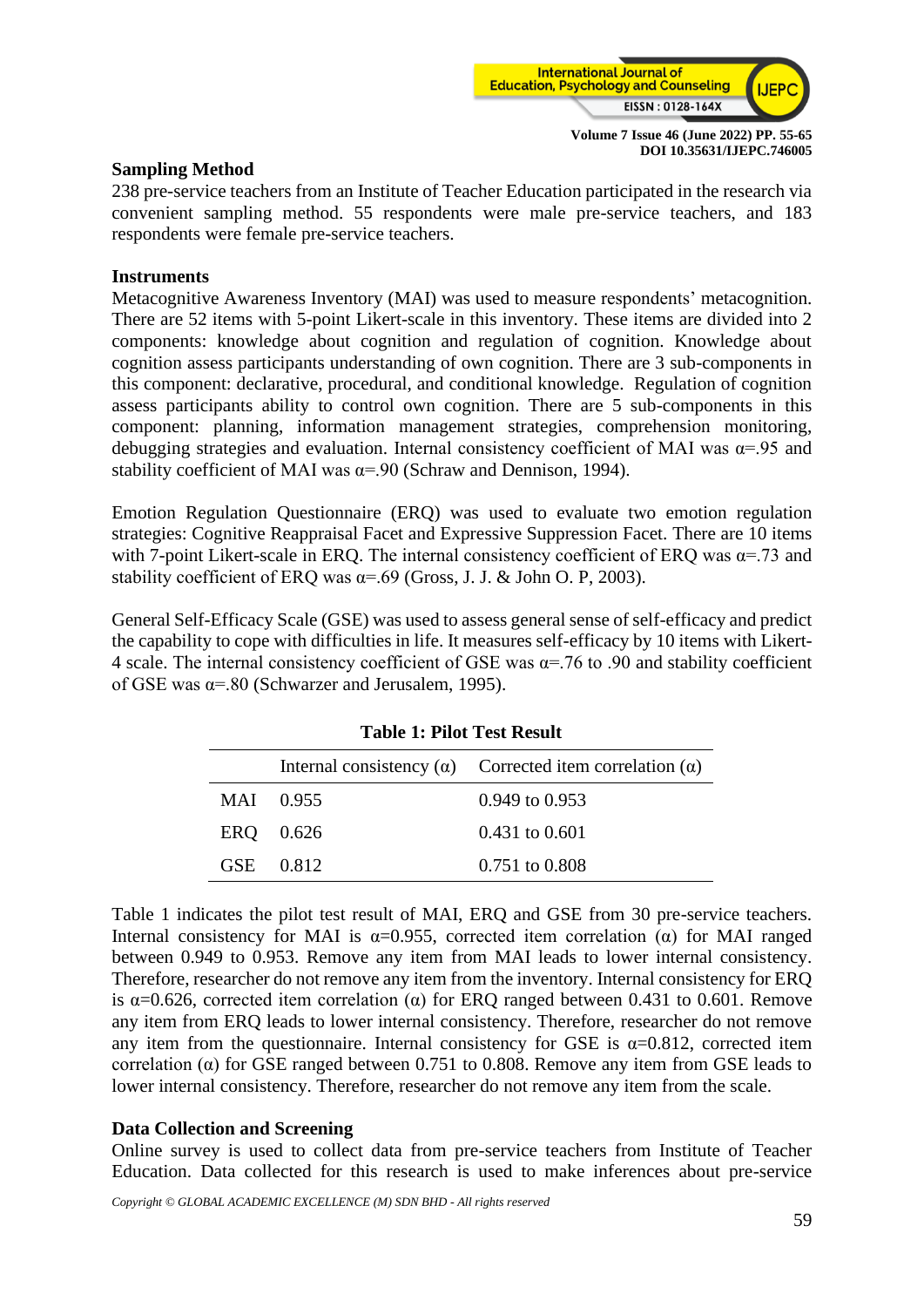

teachers' metacognition towards relationship between self-efficacy and emotional regulation. It provides recent descriptive and inferential information on metacognition, emotion regulation, and self-efficacy. Researcher used Google Survey Form to collect data for this research. Survey link was distributed through email and messaging apps to targeted population. Self-report survey was used to collect data on respondent's metacognition, emotion regulation and selfefficacy. There are three instruments includes in one online survey form. Each respondent needs to complete all instruments.

238 cases were responded to survey. However, two outlier cases were removed from the data set after Mahalanobis Distant analysis. Researcher excluded the outlier cases from the study to avoid surge the potential of a Type I or Type II error. The remaining cases to be used to measure hypothesis was 236 cases.

## **Assessment of Measurement Model**

Assessment of Measurement Model was conducted before moderation analysis to ensure model is fit for structural equation modelling. After the process of clearing poor indicators, all constructs have achieved the satisfactory level of AVE result of  $>0.50$  (AVE ERQ =0.506, AVE GSE = 0.517, AVE MAI = 0.503). Besides, the satisfactory level of CR result of  $>0.8$  is also met (CR ERQ= 0.856, CR GSE =0.865, CR MAI= 0.88). All indicators for formative construct met the VIF values and they are smaller than minimum value of 5 according to Hair (2017) and 3.3 according to Diamantopoulos (2006). Researcher concludes that collinearity does not reach the critical level and the estimation of PLS path model is achieved. All formative indicators are significant in the path model. All inner VIF values for the other independent variables (ERQ and MAI) that need to be assessed for lateral multicollinearity are <5, therefore no issue for lateral multicollinearity. The SRMR value is 0.043. According to Henseler (2018), the acceptable fit for SRMR is  $\leq$  0.08. Therefore, this shows that the model is fit for SRMR. The NFI value is 0.902. According to Bryne (2016), the acceptable fit for NFI is  $>0.90$ . Therefore, this shows that the model is fit for NFI. The Rms Theta value is 0.133. According to Ronkko and Evermann (2013), Rms Theta ranged between 0.10 to 0.17 is acceptable for model fit in Rms Theta. Therefore, researcher concludes that study model is fit for GoF.

## **Result and Discussion**

## *Mediating Effect of Metacognitive Towards the Relationship Between Emotion Regulation and General Self-Efficacy*

Bias-corrected bootstrapping was used to access the mediating effect of metacognition towards the relationship between emotion regulation and general self-efficacy.

Hypotheses were developed to test on the mediating effect. H1: There is a significant relationship between emotion regulation and general self-efficacy. H2: There is a significant relationship between emotion regulation and metacognition. H3: There is a significant relationship between metacognition and general self-efficacy H4: There is a significant relationship between emotion regulation and general self-efficacy mediated by metacognition.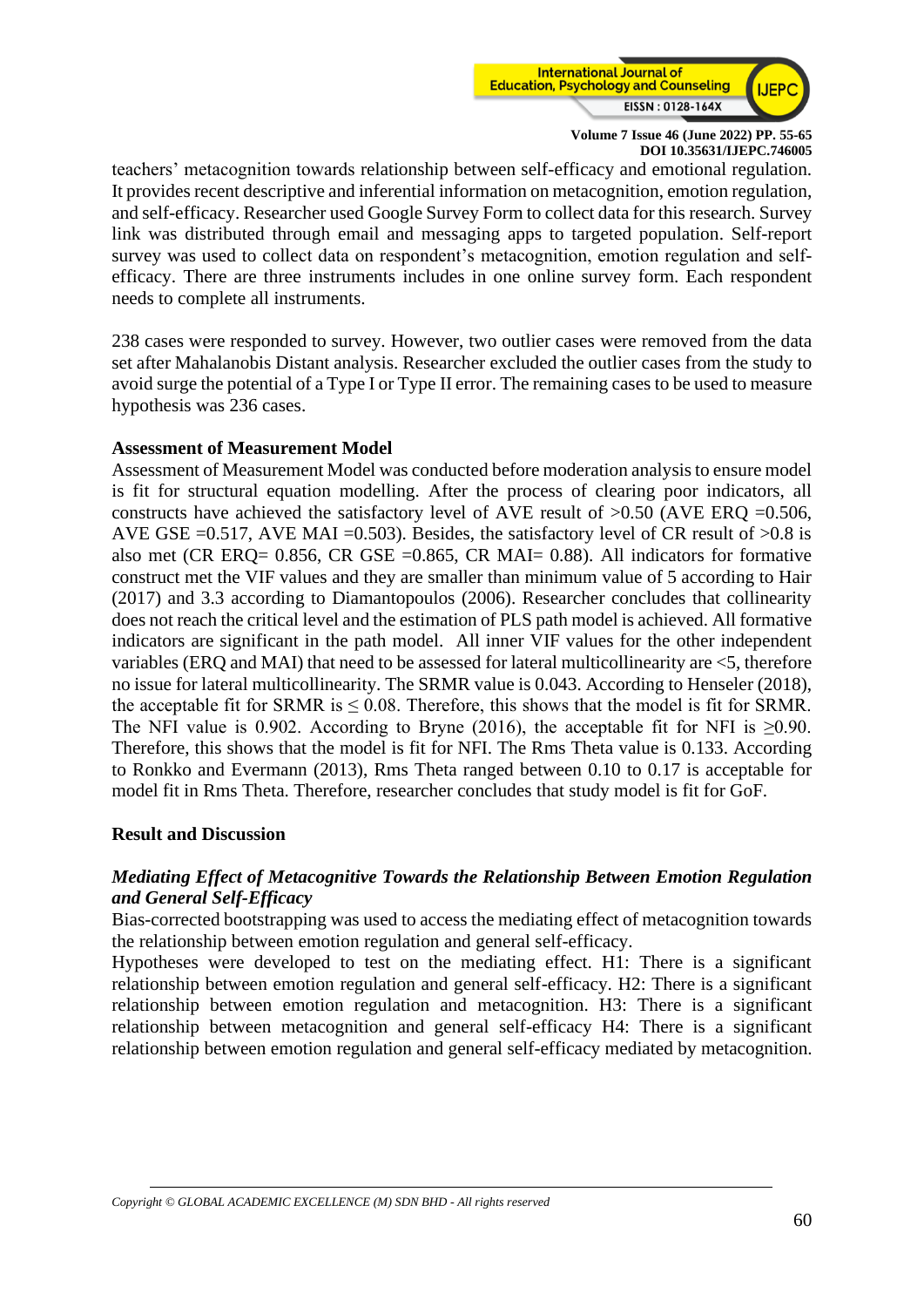

|                |                       |                              |       |       | Confidence<br>Interval $(BC)$ |       |             |
|----------------|-----------------------|------------------------------|-------|-------|-------------------------------|-------|-------------|
|                |                       | Std. Beta Std. Error t-value |       |       | LL                            | UL    | P<br>Values |
| H1             | $ERQ \rightarrow GSE$ | 0.078                        | 0.063 | 1.241 | $-0.03$                       | 0.213 | 0.215       |
| H <sub>2</sub> | ERO > MAI             | 0.411                        | 0.056 | 7.396 | 0.271                         | 0.503 | $\theta$    |
| H <sub>3</sub> | $MAI \rightarrow GSE$ | 0.557                        | 0.067 | 8.365 | 0.426                         | 0.677 | $\theta$    |
| H4             | ERO > GSE             | 0.229                        | 0.048 | 4.767 | 0.143                         | 0.324 |             |

#### **Table 4.55: Hypothesis Testing on Mediation**

Table 4.55 is the path coefficient of ERQ, GSE, MAI and mediating of MAI on ERQ and GSE. Based on the results, H1: there is no significant correlation coefficient between ERQ to GSE  $(p = 0.215, SD = 0.063)$ . H2: There is a significant correlation coefficient between ERQ to MAI ( $p < .05$ , SD =0.411). H3: there is a significant correlation coefficient between MAI to GSE ( $p < 0.05$ , SD = 0.067). H4: There is a significant relationship between emotion regulation and general self-efficacy mediated by metacognition ( $p < .05$ , SD = 0.048).

The bootstrapping analysis indicates that indirect effect,  $\beta$ =0.229 is significant with t-value of 4.767. The indirect effect 95% Boot CI Bias Corrected= 0.143, UL=0.324, does not staddle a 0 in between shows that there is a mediation. To answer research question, "is there any significant mediating effect of metacognition on the relationship between emotion regulation and self-efficacy among pre-service teachers? Researcher rejects the null hypothesis, there is no significant mediating effect of metacognition on the relationship between emotion regulation and self-efficacy among pre-service teachers. Therefore, researcher concludes that there is a significant mediating effect of metacognition on the relationship between emotion regulation and self-efficacy among pre-service teachers.

According to control-value theory, self-efficacy is a type of cognitive appraisal (Vaughan, 2020). It is influenced by emotion. Metacognitive strategies have impact on pre-service teacher cognitive path on self-evaluation. Ability to engage in cognitive reappraisal enables pre-service teacher to re-visit the cognitive path (Vierhaus, Lohaus & Wild, 2016). Researcher suggests that development in pre-service teachers' metacognitive skills is effective to improve their emotion regulation and self-efficacy. Thinking tools such as mind map should be introduced to pre-service teachers because it serves as a platform for them to re-visit their cognitive path (Hakim, 2018). It provides pre-service teachers awareness of their own thinking. Demonstration of their cognitive path on visual form helps them to gain more autonomy in thinking (Therese, Kate & Katie, 2020).

Cognitive assessment such as self-efficacy has direct influence on performance emotion (Kiuru, et al., 2020). Researcher suggests that positive self-efficacy is crucial for pre-service teachers to achieve job-satisfaction and life satisfaction. When pre-service teachers are confident that they can complete the task, they are more likely to enjoy the process. Pre-service teachers with high self-efficacy have more hope and pride compared to pre-service teacher with low self-efficacy (Vierhaus, Lohaus & Wild, 2016). Seeing the importance of self-efficacy in the well-being of pre-service teacher, teacher education should use reinforcement and affirmation more frequently to improve pre-service teachers' self-efficacy.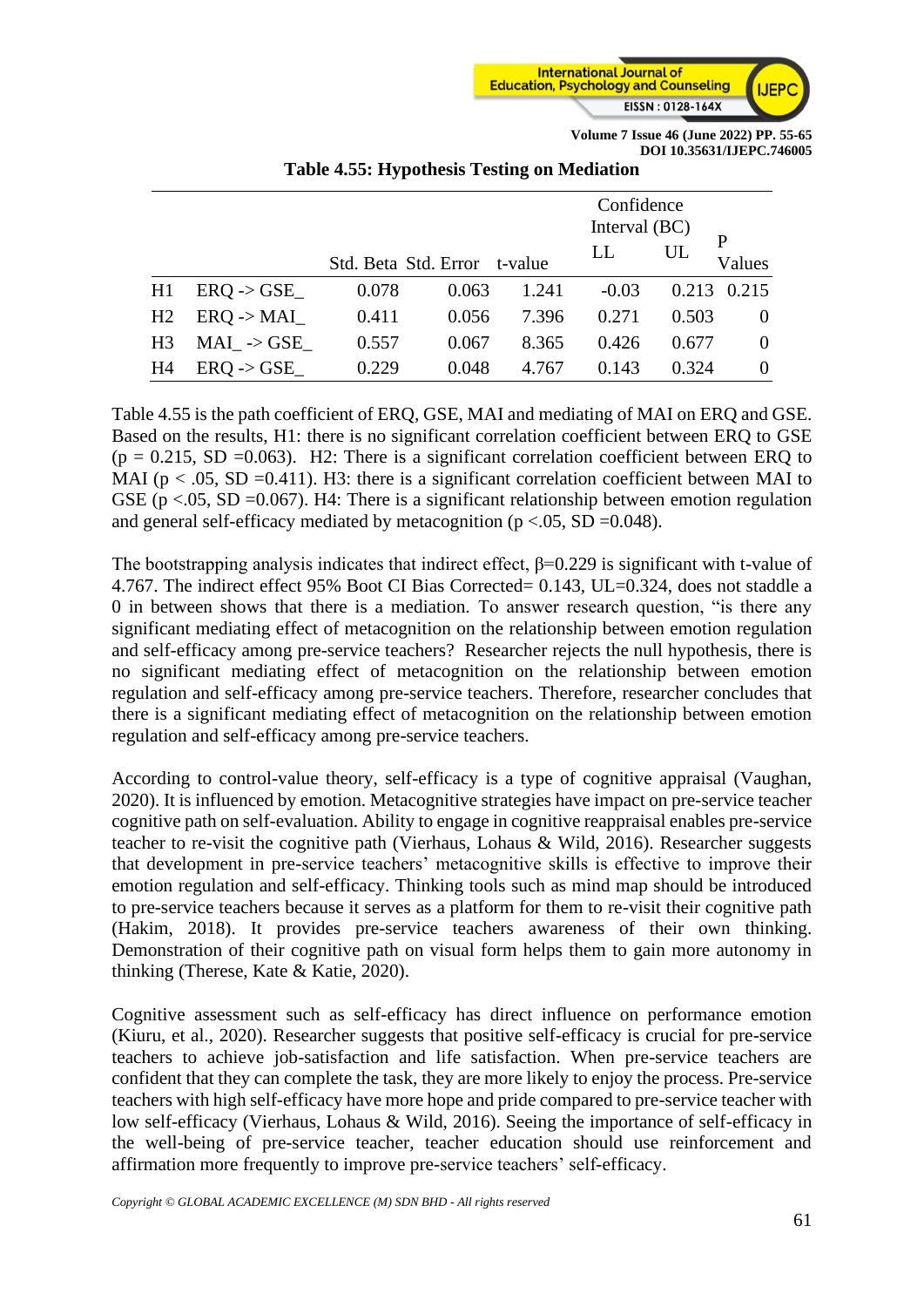

Self-efficacy determines pre-service teachers' implication of metacognitive strategies in teacher preparation. Despite the frequency of pre-service teachers engaged in metacognitive strategy, quality of the metacognitive outcome is higher for pre-service teachers with higher self-efficacy (Ozkan & Hatice, 2013). They are engaged in more complicated metacognitive strategies compared to pre-service teachers with low self-efficacy. This is because, pre-service teachers who believe on their own abilities have higher efficacy to try new metacognitive strategies. They are more self-efficacious in recognizing the requirement of learning task and able to plan accordingly. Quality of their efforts and selection of metacognitive strategies are different compared to the low self-efficacious pre-service teachers (Hayat et al, 2020).

## **Conclusion**

The importance of metacognition is observed from its mediating effect towards emotion regulation and general self-efficacy. Researcher aware that metacognition is playing an important role in teacher preparation. It influences pre-service teachers' emotion regulation and self-efficacy in teaching and learning. Teacher education should emphasize metacognitive development among pre-service teachers. Quality teacher preparation produces teachers who are self-efficacious to teach in the future.

## **Data Availability Statement**

Raw data were generated at University of Malaya. Derived data supporting the findings of this study are available from

https://docs.google.com/spreadsheets/d/1a82qlxHfNQVkQgWasT3DkNWEGazvs324/edit?us p=sharing&ouid=101891227156783538079&rtpof=true&sd=true

## **References**

- Amery W. & Bruno Z. (2008). Understanding and Using Mediators and Moderators. *Social Indicators Research: An International and Interdisciplinary Journal for Quality-of-Life Measurement, 87(3)*, 367-392 https://doi.org/10.1007/s11205-007-9143-1
- Bandura, A. (1977). Self-efficacy: Toward a unifying theory of behavioral change. *Psychological Review. 84(2),* 191-215. [https://doi.org/10.1037/0033-295X.84.2.191](https://psycnet.apa.org/doi/10.1037/0033-295X.84.2.191)
- Bandura A. (2006). Toward a Psychology of Human Agency. *Perspectives on Psychological Science. 1(2)*:164-180.
- Broomhall A.G., Phillips W.J., Hine D.W. & Loi N.M. (2017) Upward counterfactual thinking and depression: A meta-analysis. *Clin Psychol Rev. 55,* 56-73. <https://doi.org/10.1016/j.cpr.2017.04.010>
- Byrne, B. M. (2016). *Structural Equation Modelling with AMOS: Basic Concepts, Applications, and Programming* (3rd ed.)*.* New York: Routledge. <https://doi.org/10.1111/j.1745-6916.2006.00011.x>
- Chen, J. (2016) Understanding Teacher Emotions: The Development of a Teacher Emotion Inventory. *Teaching and Teacher Education, 55*, 68-77. https://doi.org/10.1016/j.tate.2016.01.001
- Clark S. & Newberry M. (2019). Are we building preservice Teacher self-efficacy? A largescale study examining Teacher education experiences, *Asia-Pacific Journal of Teacher Education, 47(1),* 32-47.

https://doi.org[/10.1080/1359866X.2018.1497772](https://doi.org/10.1080/1359866X.2018.1497772)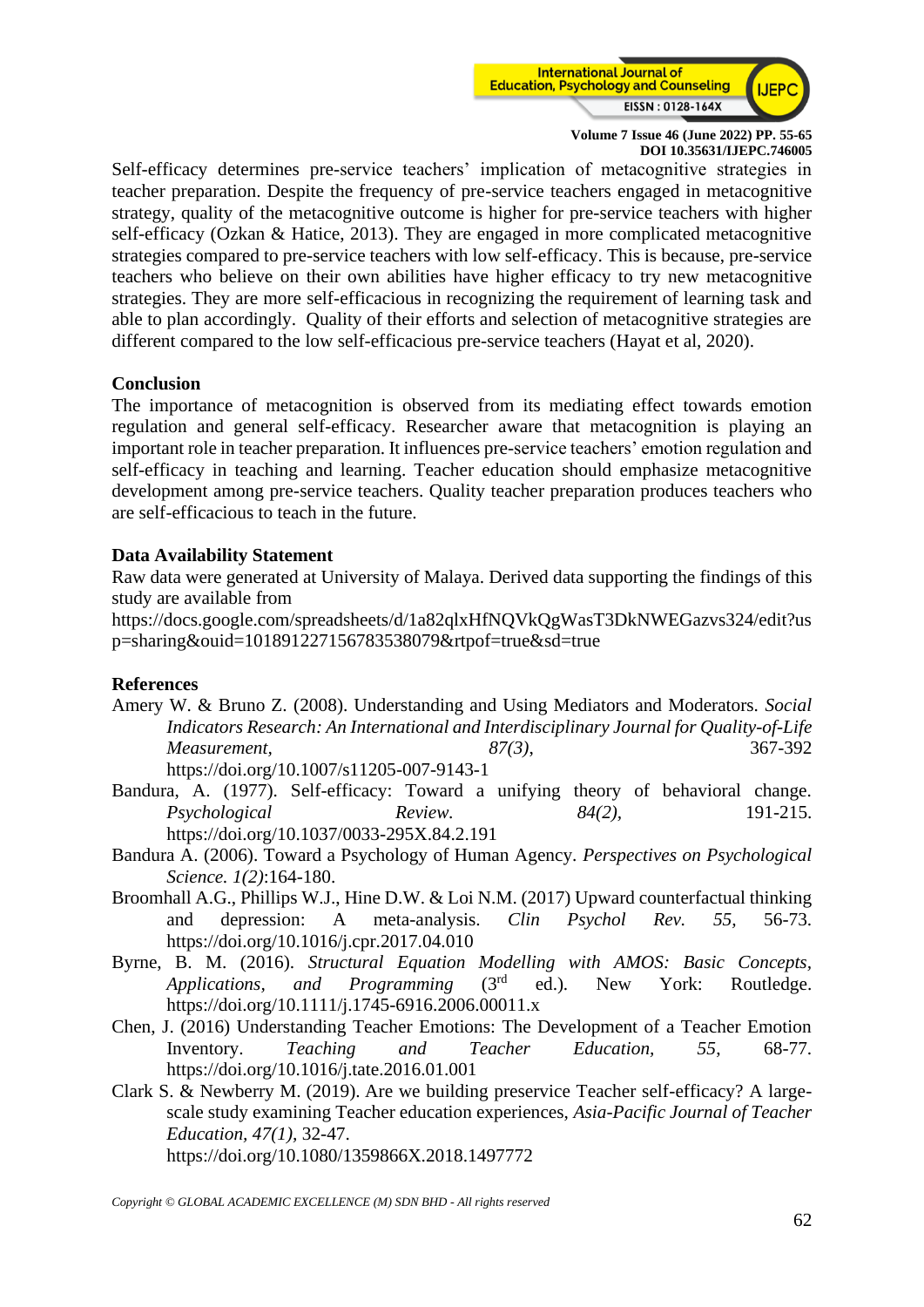

- Cutuli D. (2014). Cognitive reappraisal and expressive suppression strategies role in the emotion regulation: an overview on their modulatory effects and neural correlates. *Frontiers in Systems Neuroscience*. *8,* 175. https://doi.org/10.3389/fnsys.2014.00175
- Dike, J.W. & Mumuni A. A. & Worokwu C. (2017). Metacognitive Teaching Strategies on Secondary School Students Academic Performance. *International Journal of Computational Engineering Research, 7(1),* 2250 – 3005
- Flavell, J. H. (1979). Metacognition and cognitive monitoring: A new area of cognitive– developmental inquiry. *American Psychologist, 34(10*), 906–911. https://doi.org/10.1037/0003-066X.34.10.906
- Gross, J. J. & John O. P. (2003). Individual differences in two emotion regulation processes: Implications for affect, relationships, and well-being. *Journal of Personality and Social Psychology, 85(2),* 348–362.

https://doi.org/10.1037/0022-3514.85.2.348

- Hayat et al. (2020) Relationships between academic self-efficacy, learning-related emotions, and metacognitive learning strategies with academic performance in medical students: a structural equation model. *BMC Medical Education, 20(76),* 1-11. <https://doi.org/10.1186/s12909-020-01995-9>
- Hair, J.F., Hult, G.T.M., Ringle, C.M. and Sarstedt, M. (2017). *A Primer on Partial Least Squares Structural Equation Modeling (PLS-SEM).* Thousand Oaks: Sage
- Hakim L. (2018). Thinking Maps-An Effective Visual Strategy Efl/Esl for Learners In 21st Century Learning. *Linguistics, Literature and English Teaching Journal, 8(1),*1-14 https://doi.org[/10.18592/let.v8i1.2193](http://dx.doi.org/10.18592/let.v8i1.2193)
- Hayat et al. (2020) Relationships between academic self-efficacy, learning-related emotions, and metacognitive learning strategies with academic performance in medical students: a structural equation model *BMC Medical Education, 20(76),* 1-11 https://doi.org/10.1186/s12909-020-01995-9
- Henseler, J. (2018). Partial least squares path modelling. *Qual Quant 52*, 1–8 <https://doi.org/10.1007/s11135-018-0689-6>
- Ibrahim M. (2017). Antecedents Of Intrinsic Motivation, Metacognition And Their Effects On Students' Academic Performance In Fundamental Knowledge For Matriculation Courses. *Malaysian Journal of Learning and Instruction, 14(2).* 211-246 https://doi.org/10.32890/mjli2017.14.2.8.
- Kahneman, D., & Tversky, A. (1982). The psychology of preferences. *Scientific American, 246,* 160-173
- Kahneman, D., & Miller, D. T. (1986). Norm theory: Comparing reality to its alternatives. *Psychological Review, 93(2),* 136–153. <https://doi.org/10.1037/0033-295X.93.2.136>
- Kiuru, N., Spinath, B., Clem, A.-L., Eklund, K., Ahonen, T., & Hirvonen, R. (2020). The dynamics of motivation, emotion, and task performance in simulated achievement situations. *Learning and Individual Differences, 80,*101873. https://doi.org/10.1016/j.lindif.2020.101873
- Koschmieder C & Aljoscha C. (2021). Measuring emotion regulation for preservice teacher selection: A theory driven development of a situational judgment test. *Personality and Individual Differences, 168(3),* 110363 https://doi.org[/10.1016/j.paid.2020.110363](http://dx.doi.org/10.1016/j.paid.2020.110363)
- Lawrence S. M, Glenn G & Guarino A. J., (2016). *Applied Multivariate Research: Design and Interpretation.*London:Sage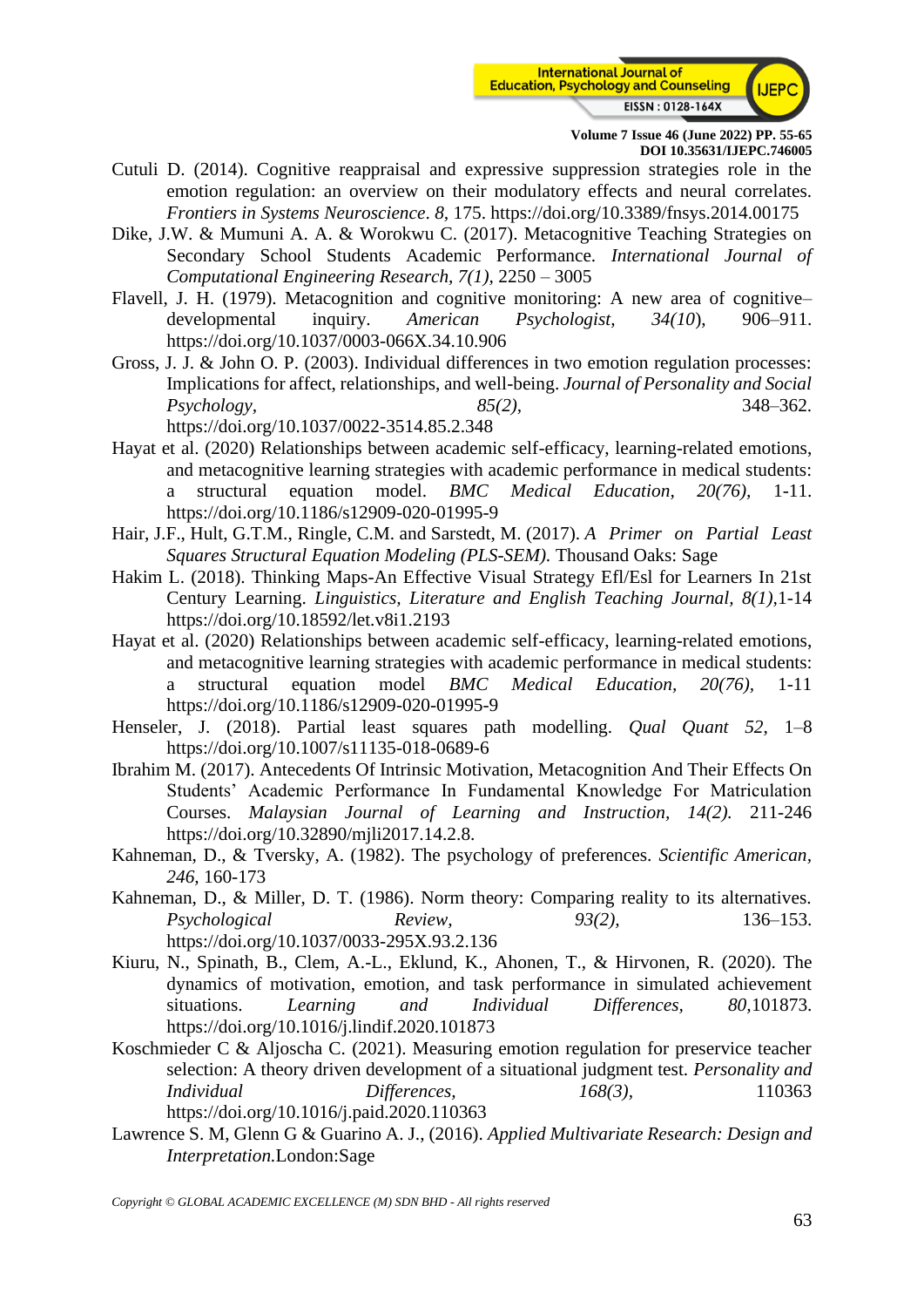

- Mastrothanasis K., Geladari A. & Kladaki M. (2018). Play activities in second language teaching metacognitive writing strategies to struggling bilingual writers: an empirical study. *International Journal of Education and Research, 6(6),*279-290 https://doi.org/10.1177/002221940103400205.
- Ministry of Education Malaysia (2013) *Malaysia Education Blueprint 2013-2025*. [https://www.moe.gov.my/menumedia/media-cetak/penerbitan/dasar/1207-malaysia](https://www.moe.gov.my/menumedia/media-cetak/penerbitan/dasar/1207-malaysia-education-blueprint-2013-2025/file)[education-blueprint-2013-2025/file](https://www.moe.gov.my/menumedia/media-cetak/penerbitan/dasar/1207-malaysia-education-blueprint-2013-2025/file)
- Mohamad E., Sukarma L., Mohamad N. A. & Salleh M. R. (2018) Review on Implementation of Industry 4.0 Globally and Preparing Malaysia for Fourth Industrial Revolution. *The Japan Society of Mechanical Engineers,18(11)* 1-10
- Muhammad T. A., Fatin N. A., Khadijah A. R., Aminudin H. & Juhazren J. (2020). The Emerging Challenges of Industrial Revolution 4.0: A Students' Perspective. *International Journal of Advanced Science and Technology*, *29(6),* 1215 - 1225.

http://sersc.org/journals/index.php/IJAST/article/view/11795

- Nathaniel E, Shannon V. R., Gibbs T. & Mankin A. (2019). Teacher stress interventions: A systematic review. *Psychology in School, 56(8),* 1328-1343. https://doi.org/10.1002/pits.22279
- Noriah M. I., Iskandar I. P. & Rizauddin R. (2017). Emotional intelligence of Malaysian teachers: A comparative study on teachers in daily and residential schools. *Social and Behavioral Sciences 9:604-612*. https://doi.org[/10.1016/j.sbspro.2010.12.205](http://dx.doi.org/10.1016/j.sbspro.2010.12.205)
- NUTP (2020) *Kenyataan Akhbar : Penghujung TVET Di Malaysia.* Kesatuan Perkhimatan Penguruan Kebangsaan Malaysia.
- Ozkan, C., & Hatice, O. (2013). Investigating science high school students' metacognitive awareness and self-efficacy perceptions with some respect to the some individual and academic variables. International. *Journal of Human Science, 10(2),* 246-259.
- Pekrun R. & Stephens E. J. (2010). Achievement emotions: A control-value approach. *Social and Personality Psychology Compass, 4(4)*,238 – 255. https://doi.org[/10.1111/j.1751-9004.2010.00259.x](http://dx.doi.org/10.1111/j.1751-9004.2010.00259.x)
- Poirier T. I., Newman K. & Ronald K. (2020). An Exploratory Study Using Visual Thinking Strategies to Improve Undergraduate Students' Observational Skills. *American Journal of Pharmaceutical Education, 84 (4),* 7600. https://doi.org[/10.5688/ajpe7600](https://dx.doi.org/10.5688%2Fajpe7600)
- Rahimah J, Abu R, Ismail H. (2014) Teachers' self-efficacy in teaching family life education. *Pertanika Journal of Social Science and Humanities 22(3):775-784.*
- Ramayah T., Cheah J., Chuah F., Ting H. & Memon M. A. (2018). *Partial Least Squares Structural Equation Modeling (PLS-SEM) using SmartPLS 3.0: An Updated Guide and Practical Guide to Statistical Analysis (2<sup>nd</sup> ed.).* Kuala Lumpur: Pearson.
- Rasha A. (2020). Metacognitive awareness and its relation to academic achievement and teaching performance of pre-service female teachers in Ajman University in UAE. *Procedia-Social and Behavioral Sciences. 174.* 560-567 https://doi.org/10.1016/j.sbspro.2015.01.707
- Rönkkö M. and Evermann J. (2013). A critical examination of common beliefs about partial least squares path modeling. *Organizational Research Methods,16 (3),* 425-448. https://doi.org[/10.1177/1094428112474693](http://dx.doi.org/10.1177/1094428112474693)